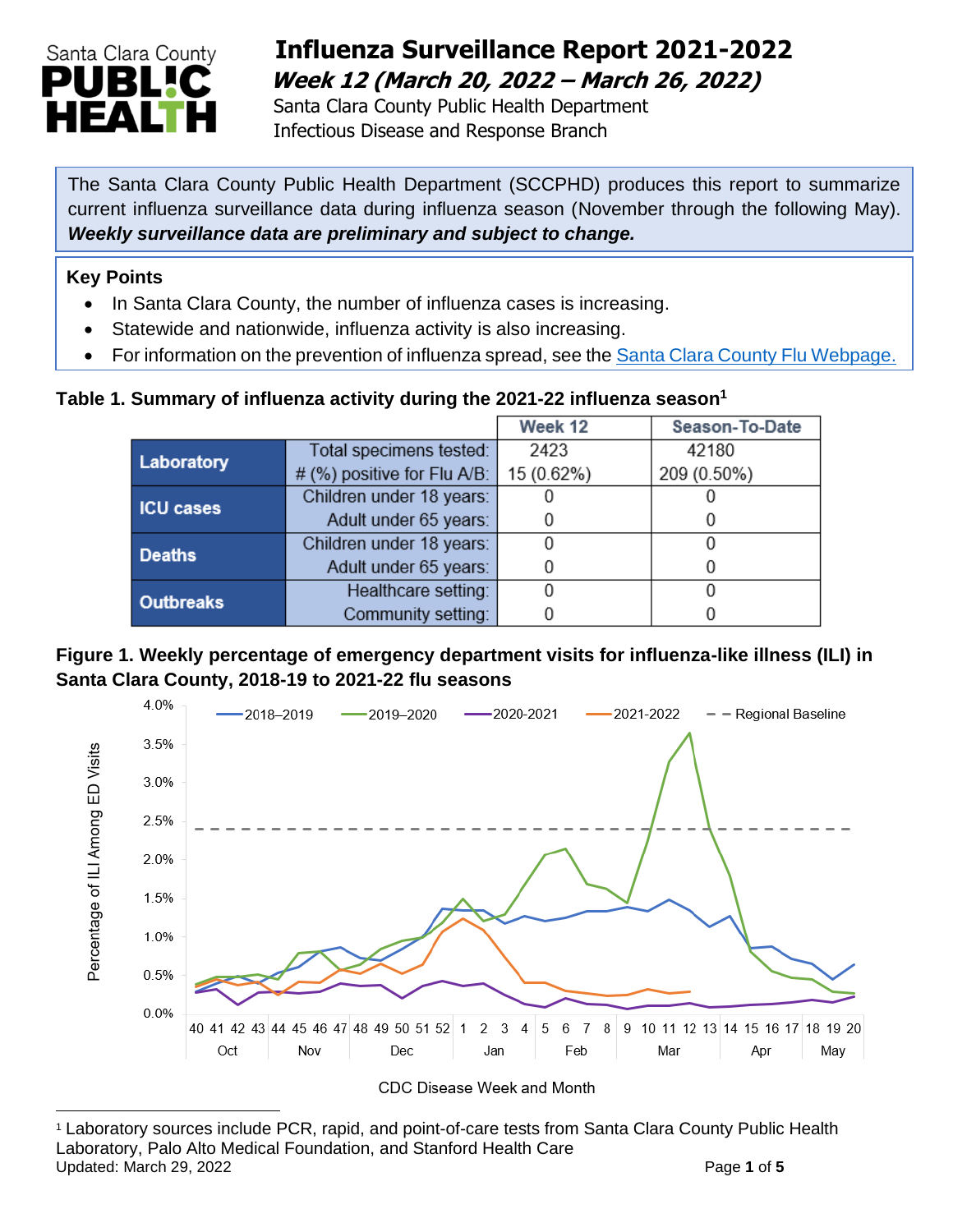

 Santa Clara County Public Health Department Infectious Disease and Response Branch

## **Influenza Virologic Surveillance**





CDC Disease Week and Month

<sup>&</sup>lt;sup>2</sup> Laboratory sources include PCR, rapid, and point-of-care tests from Santa Clara County Public Health Laboratory, Palo Alto Medical Foundation, and Stanford Health Care. Limitations of Figure 2 data include presence of out-of-jurisdiction cases, inability to subtype influenza by certain laboratories, and potential missed influenza cases tested by alternate laboratories in the county.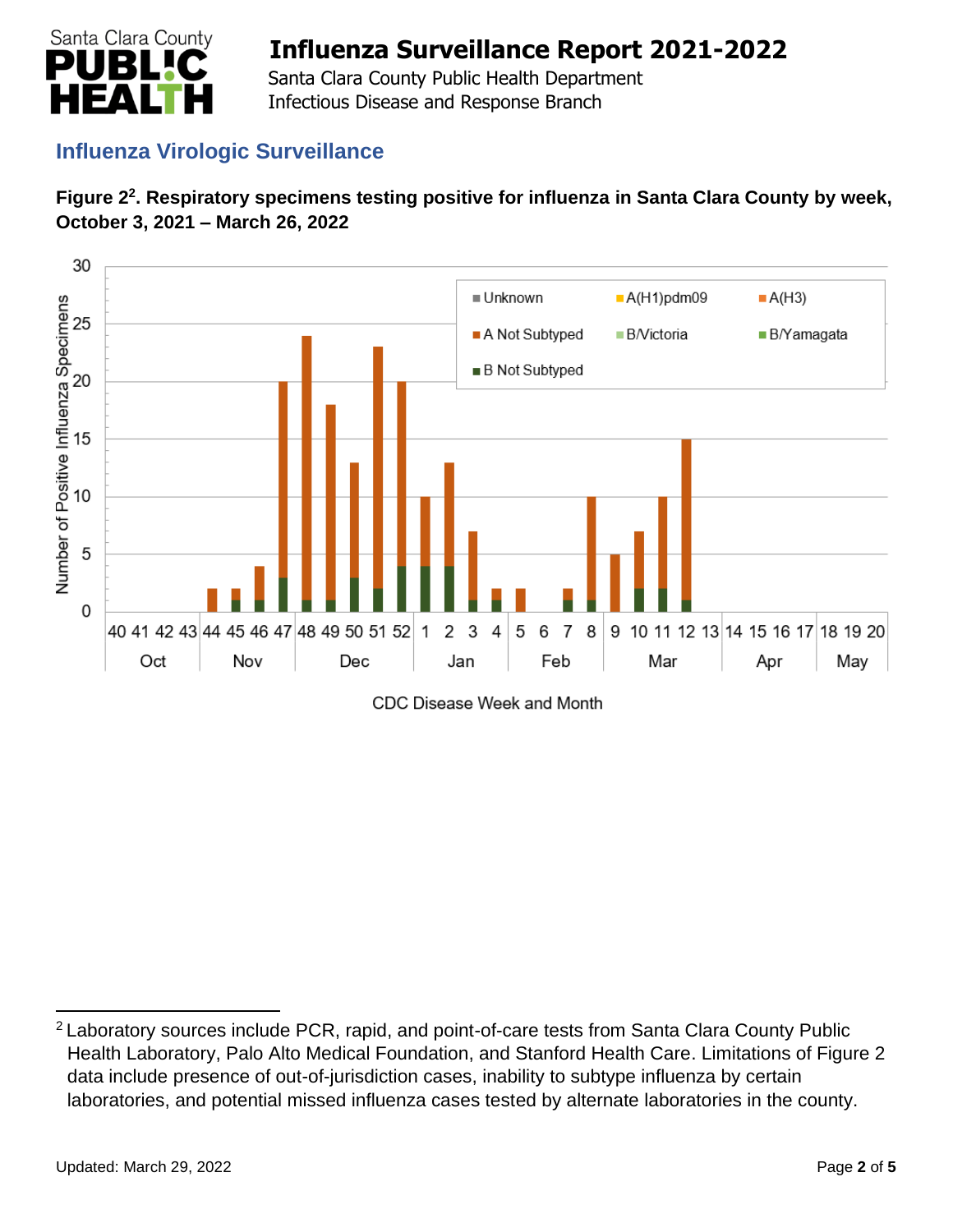

 Santa Clara County Public Health Department Infectious Disease and Response Branch

## **Laboratory-Confirmed Influenza ICU Cases, Deaths, and Outbreaks**

As of March 26, 2022, no laboratory-confirmed influenza cases requiring ICU level care or influenzaassociated deaths among persons under 65 years old were reported in Santa Clara County for the current flu season (Figure 3, Figure 4). Cases aged 65 years and older are not reportable. Additionally, no laboratory-confirmed influenza outbreaks have been reported in a healthcare or community setting for the  $2021 - 2022$  influenza season (Figure 5).

### **Figure 3 3 . Laboratory-confirmed influenza ICU cases and deaths among individuals aged 0-64 years by week of onset in Santa Clara County, October 3, 2021 – March 26, 2022**



CDC Disease Week and Month



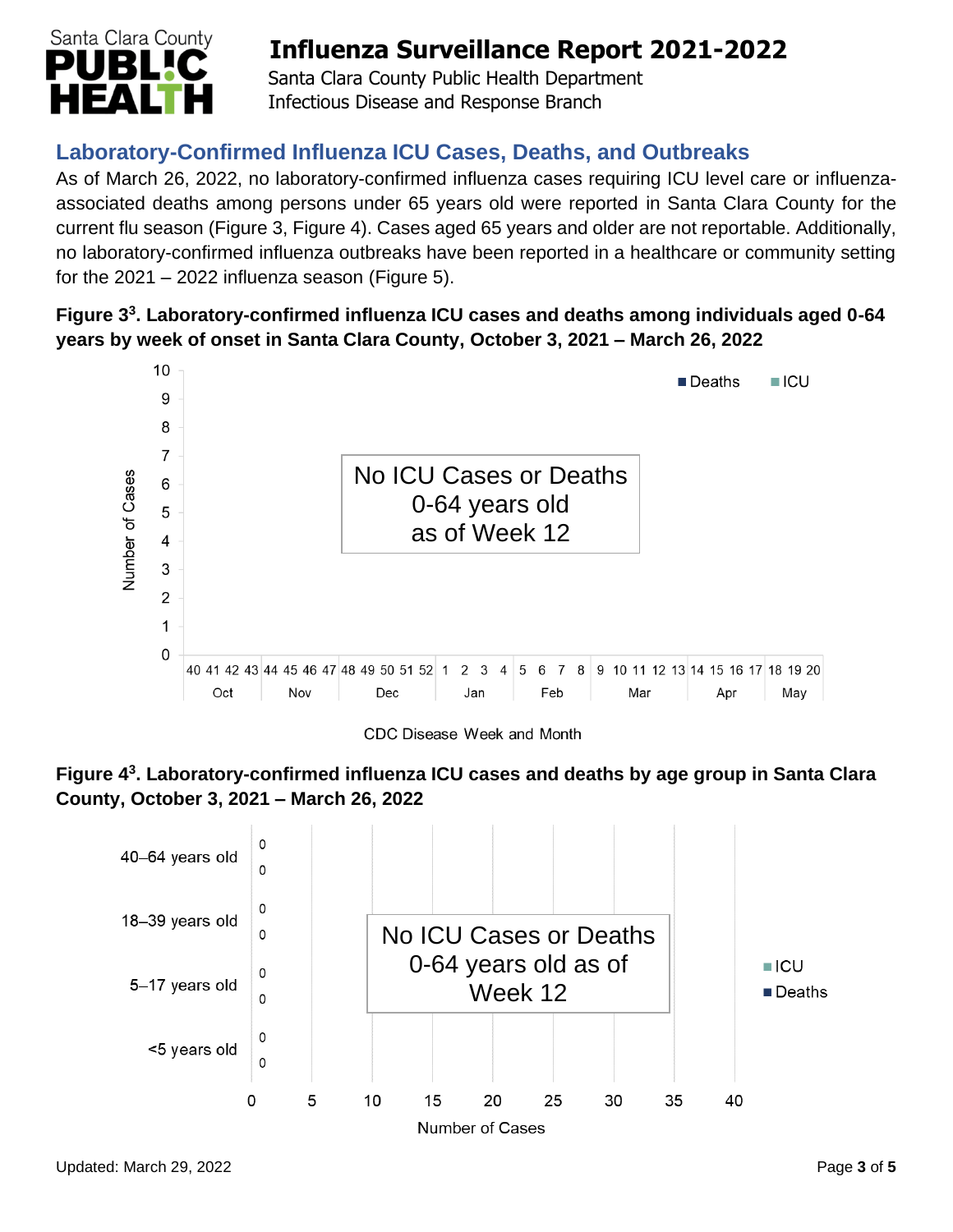

 Santa Clara County Public Health Department Infectious Disease and Response Branch

### **Figure 5 3 . Laboratory-confirmed healthcare and community outbreaks by outbreak onset week in Santa Clara County, October 3, 2021 – March 26, 2022**



## **Statewide and Nationwide Influenza Surveillance**

|                                      | <b>CALIFORNIA</b> |                                                                       | <b>UNITED STATES</b> |                |
|--------------------------------------|-------------------|-----------------------------------------------------------------------|----------------------|----------------|
|                                      | Week 11           | Season-To-Date   Week 11                                              |                      | Season-To-Date |
| Season influenza activity            |                   | Sporadic; influenza activity is increasing<br>in most of the country. |                      |                |
| <b>Predominant Virus Circulating</b> | Flu A             | Flu A                                                                 | Flu A                | Flu A          |
| # Of Flu-Coded Deaths                |                   | 33                                                                    | 17                   | 1303           |
| # Of Flu-Associated Pediatric Deaths | 0                 |                                                                       |                      | 13             |

For more information, visit the [CDPH Influenza Webpage](http://www.cdph.ca.gov/Programs/CID/DCDC/Pages/Immunization/Influenza.aspx) and the CDC U.S. Influenza Surveillance [Webpage.](http://www.cdc.gov/flu/weekly/)

<sup>&</sup>lt;sup>3</sup> The source for Figures 3, 4, and 5 is the California Reportable Diseases Information Exchange (CalREDIE) system. Data are provisional as of 3/29/2022.